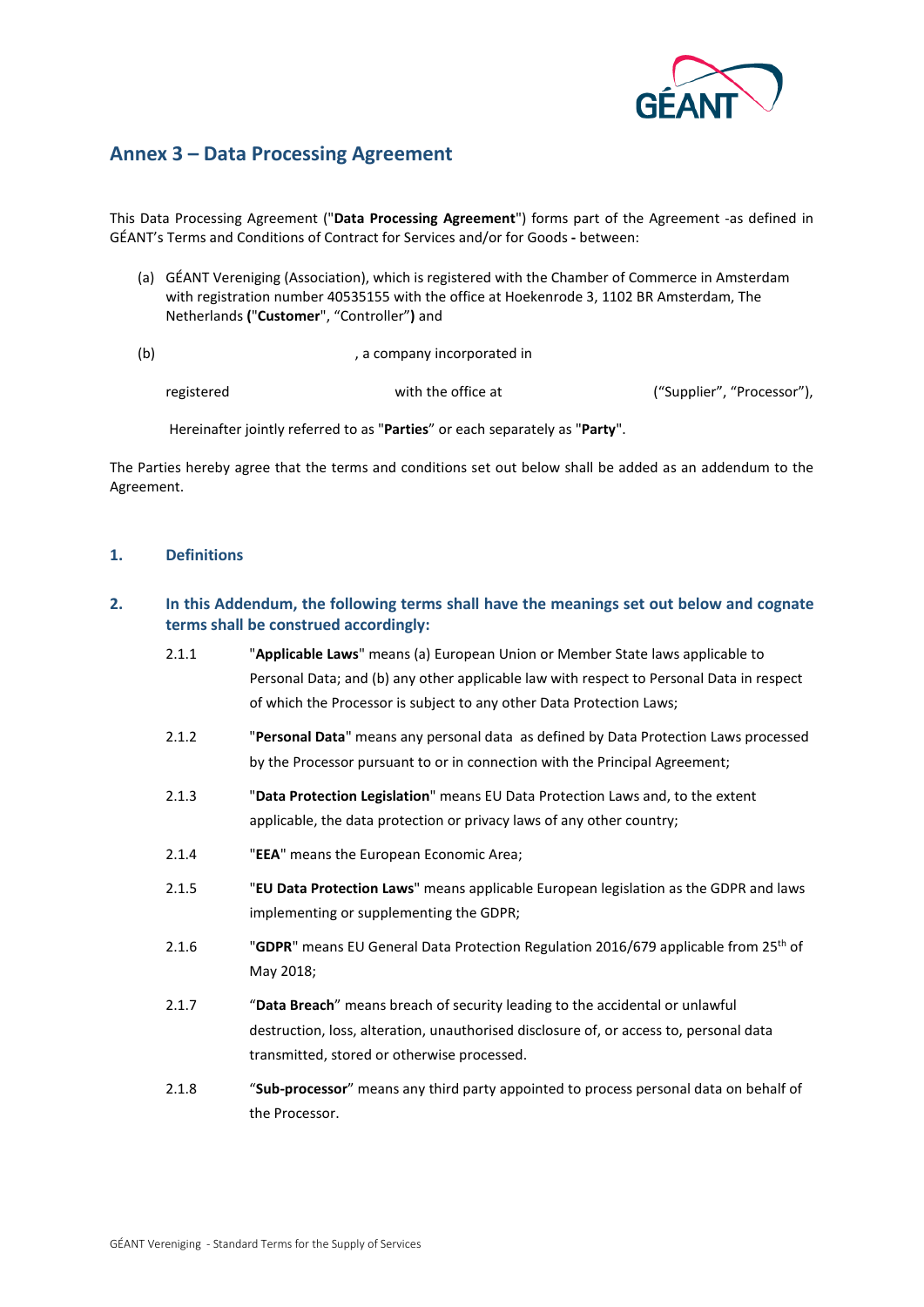

- 2.1.9 The terms "Controller", "Processor", "data subject", "personal data", "Data Breach", "process" and processing" and "supervisory authority" have the same meaning as in the GDPR.
- **3. Data Protection**
- **4. The Parties acknowledge that for the purposes of the Data Protection Legislation, the Customer is the Controller and the Supplier is the Processor. The only processing to which the Processor is authorized is specified in the Schedule 1 to the Data Processing Agreement.**
- **5. The Processor shall notify the Controller immediately if it considers that any of the Controller's instructions infringe Data Protection Legislation.**
- **6. The Processor shall provide all reasonable assistance to the Controller in the preparation of Data Protection Impact Assessment prior to commencing any processing if it is required. Such assistance, at the discretion of the Controller, may include:**
	- a) A systematic description of the envisaged processing operations and the purpose of the processing,
	- b) An assessment of the necessity and proportionality of the processing operations in relation to the Services and/or Goods;
	- c) An assessment of the risks to the rights and freedom of individuals,
	- d) The measures envisaged to address the risks, including safeguards, security measures and mechanisms to ensure the protection of personal data.
- **7. The Processor shall, in relation to any personal data processed in connection with its obligations under this Data Protection Agreement:**
	- a) Process that personal data only in accordance with the Schedule 1 to the Data Processing Agreement, unless the Processor is required to do otherwise by Applicable Law. If it is so required, the Processor shall promptly notify the Controller before processing personal data unless prohibited by Applicable Law;
	- b) Ensure that it has in place appropriate technical and organisational measures as required by art. 32 of the GDPR, which are adequate to protect against Data Breach, which the Controller may reasonably reject (but failure to reject shall not amount to approval by the Controller of the adequacy of technical and organisational measures), having taken account of the:
		- (i) Nature of personal data to be protected,
		- (ii) Harm that might result from Data Breach event,
		- (iii) State of technological development,
		- (iv) Cost of implementation of any measures.
	- c) Ensure that:
		- (i) Personnel of the Processor do not process personal data except in accordance with the Data Processing Agreement – and in particular Schedule 1 to this agreement,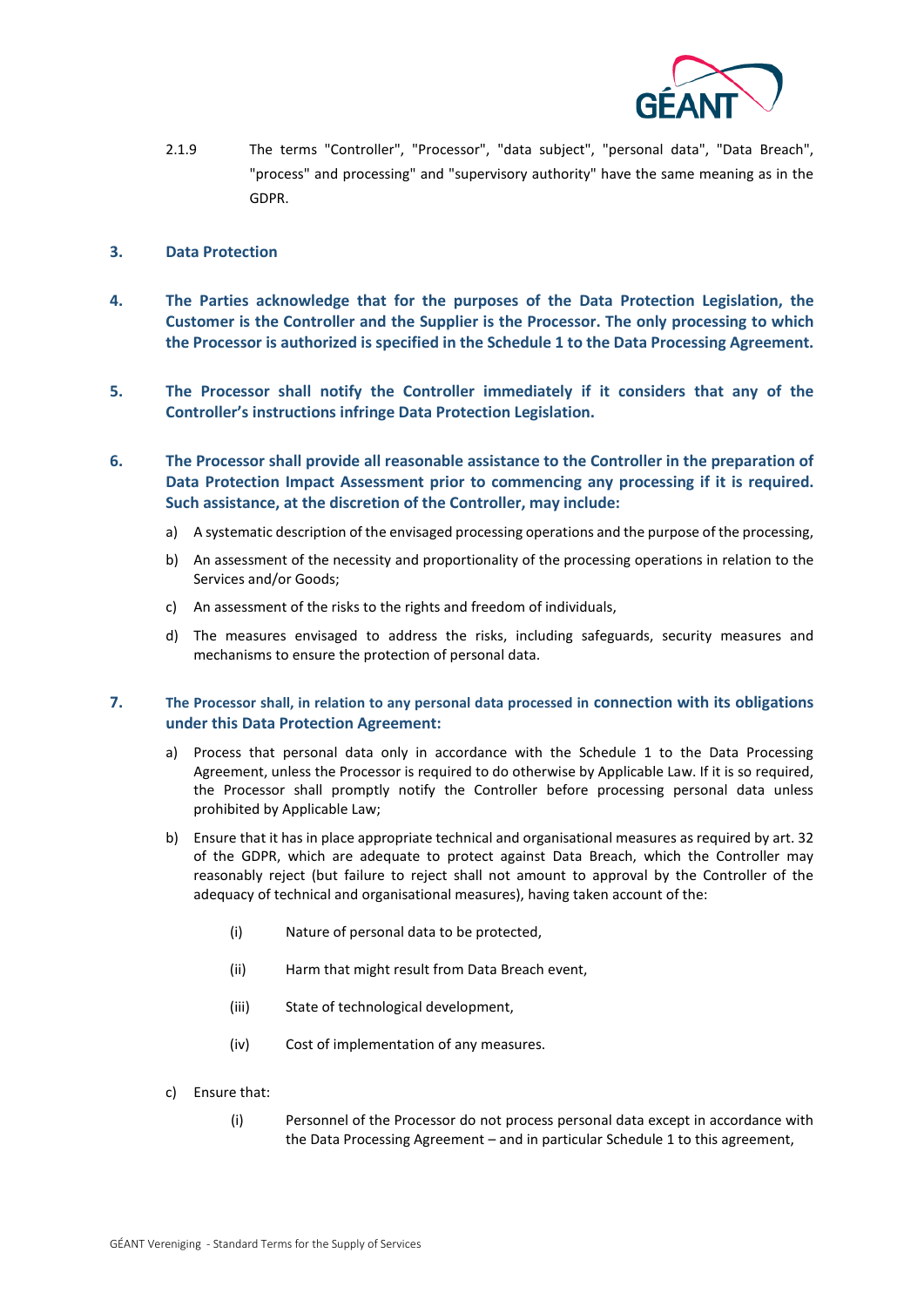

- (ii) It takes all reasonable steps to ensure the reliability and integrity of any Processor's personnel having access to personal data and ensure that they:
	- (A) Are aware of and comply with the Processor duties and comply with them,
	- (B) Are subject to appropriate confidentiality undertakings with the Processor and any Sub-Processor,
	- (C) Are informed of the confidential nature of personal data and do not publish, disclose or divulge any of personal data to any third party, unless directed in writing to do so by the Controller or as otherwise permitted by the Data Processing Agreement, and
	- (D) Have undergone appropriate training in the use, protection, handling and disposal of personal data.
- d) Not transfer personal data outside of the European Union unless the prior written consent of the Controller has been obtained and the following conditions are fulfilled:
	- a) The Controller or the Processor has provided appropriate safeguards in relation to the transfer in line with art. 46 of the GDPR,
	- b) Data subject has enforceable rights and effective legal remedies,
	- c) The Processor complies with its obligations under Data Protection Legislation by providing an adequate level of protection to any personal data that it is transferred, and
	- d) The Processor complies with any reasonable instructions notified to it in advance by the Controller with respect to the processing of personal data.

#### **8. Subject to clause 2.6, the Processor shall notify the Controller immediately if it:**

- a) Receives a data subject request or request relating to exercise of any of data subject rights defined in art. 15-22 of the GDPR,
- b) Receives any complaints, communication relating to either Party's obligation under Data Protection Legislation,
- c) Receives any communication from any supervisory authority,
- d) Becomes aware of Data Breach event.

### **9. The Processor's obligation to notify under the clause 2.5 shall include the provision of further information to the Controller, as details become available.**

- **10. Taking into account the nature of the processing, the Processor shall provide the Controller with full assistance in relation to either Party's obligations under Data Protection Legislation and any complaint, communication or request made under clause 2.5 including by promptly providing:**
	- a) The Controller with the full details and copies of the compliant, communication or request,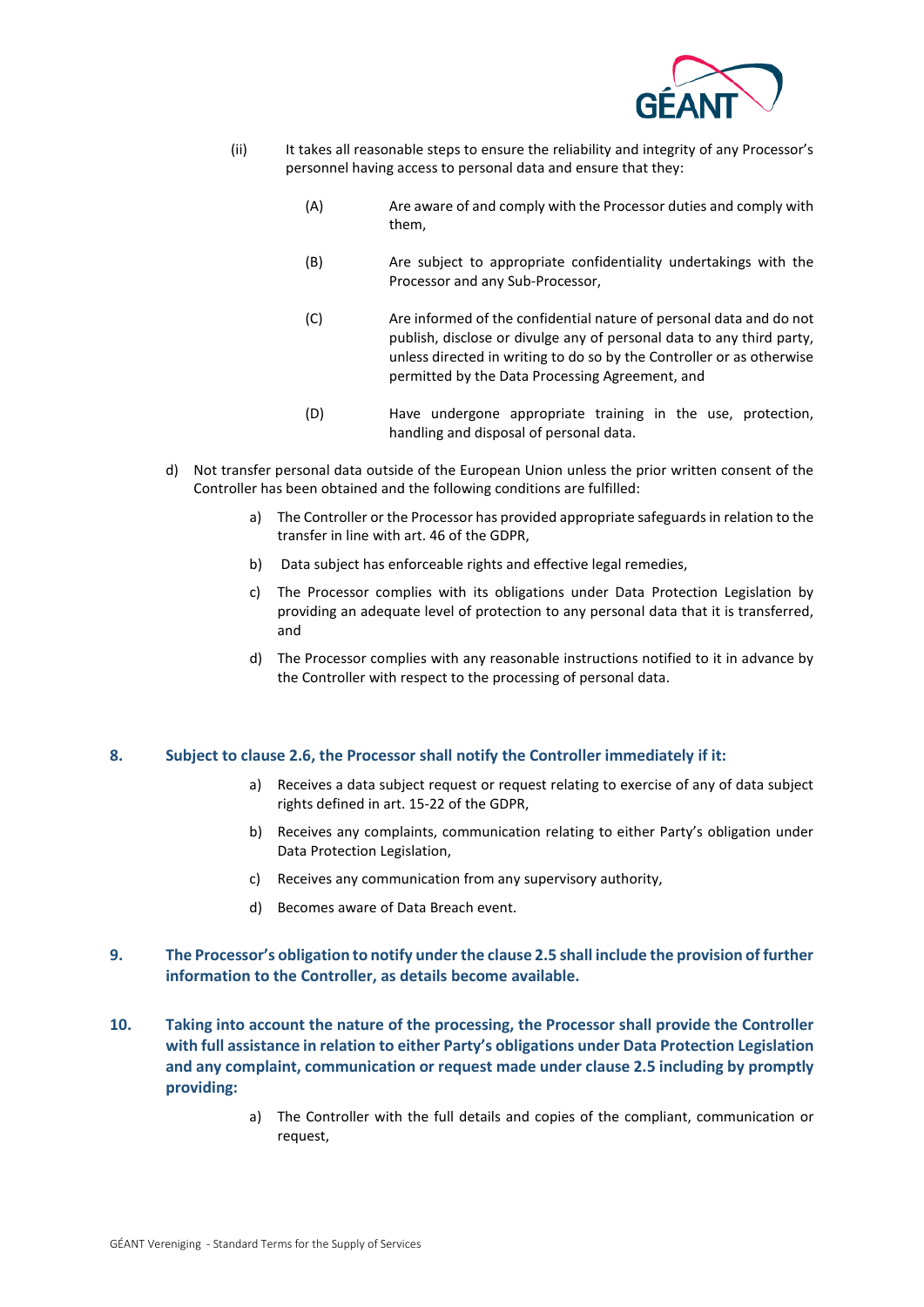

- b) Such assistance as is reasonably requested by the Controller to enable the Controller to comply with data subject request within the relevant timescales set out in Data Protection Legislation,
- c) The Controller, as its request, with any personal data it holds in relation to data subject,
- d) Assistance as requested by the Controller following any Data Breach Event,
- e) Assistance as requested by the Controller with respect to any request from supervisory authority or any consultation by the Controller with supervisory authority.
- **11. The Processor shall maintain complete and accurate records of processing connected with the Data Processing Agreement to demonstrate its compliance with the requirements set in art. 30 of the GDPR. This requirement does not apply where the Processor employs fewer than 250 persons, unless:**
	- a) The Controller determines that the processing the Processor carries out is not occasional,
	- b) The Controller determines that the processing includes special categories of personal data as defined in art. 9 (1) of the GDPR or personal data relating to criminal convictions and offences referred to in art. 10 of the GDPR, or
	- c) The Controller determines that the processing is likely to result in a risk to rights and freedoms of individuals.
- **12. The Controller is entitled upon written notification provided to the Processor 30 days in advance – audit the Processor.**
- **13. The Processor shall designate its own data protection officer if required by Data Protection Legislation.**
- **14. Before allowing any Sub-processor to process any personal data related to the Data Processing Agreement, the Processor must:**
	- a) Notify the Controller in writing of the intender Sub-processor and processing,
	- b) Obtain written consent of the Controller,
	- c) Enter into a written agreement with the Sub-processor,
	- d) Provide the Controller with such information regarding the Sub-processor as the Controller may reasonably require.
- **15. The Processor shall remain fully liable for all acts or omissions of any of its Sub-processors.**
- **16. The Controller may, at any time on not less than 30 working days' notice, revise this clause by replacing it with any applicable controller to processor standard clauses or similar terms forming part of an applicable certification scheme.**
- **17. The Parties agree to take into account any guidance issued by the supervisory authorities.**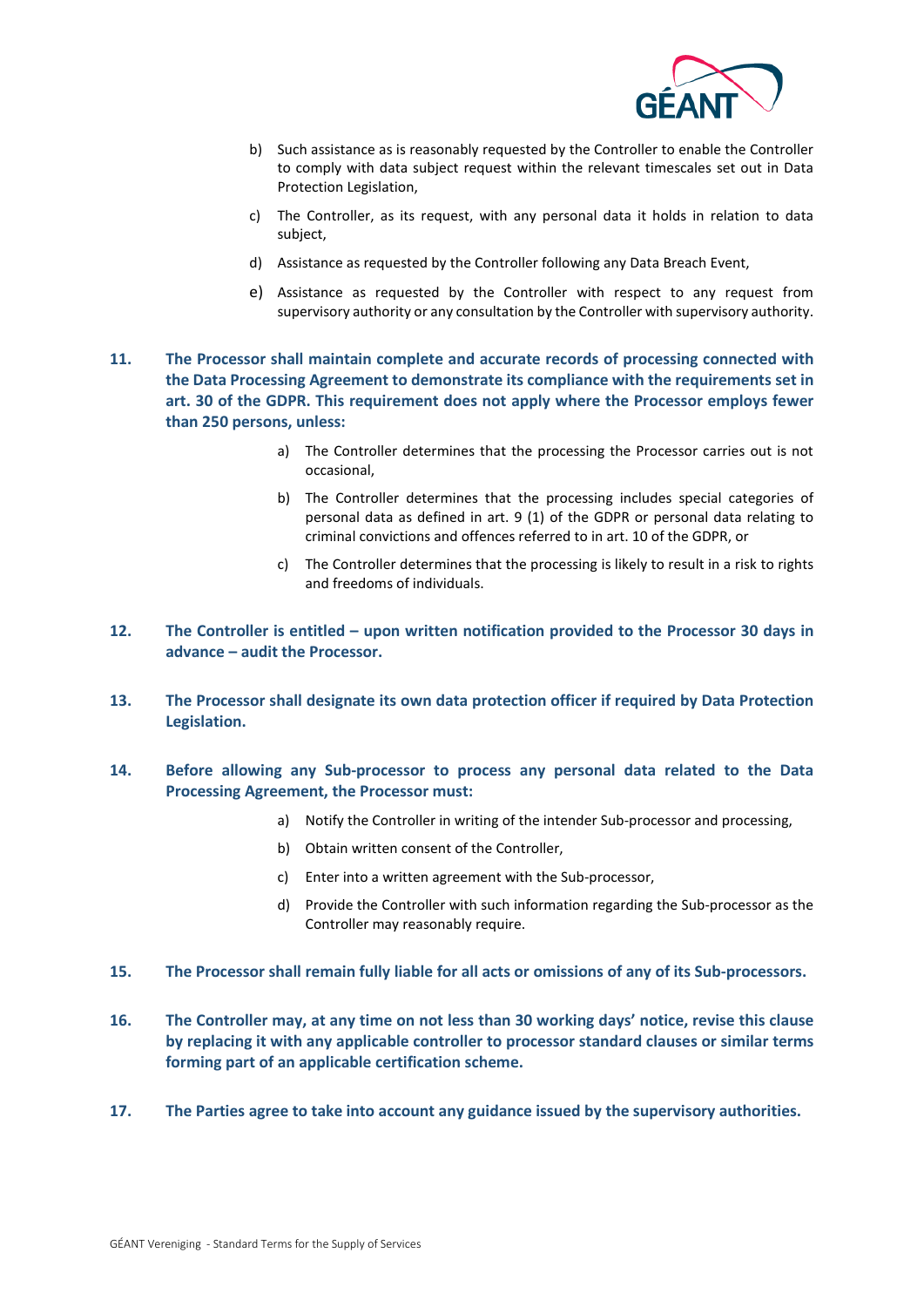

## **Schedule 1 to the Data Processing Agreement**

This Schedule relates to and is incorporated into Contract/Agreement/Purchase Order Ref:

- 1. Contact details of the Controller's Data Protection Officer[: gdpr@geant.org;](mailto:gdpr@geant.org)
- 2. Contact details for the Processor's Data Protection Officer:
- 3. The Processor shall comply with any further written instructions with respect to processing by the Controller.
- 4. Any such further instructions shall be incorporated into this Schedule.

| <b>Description</b>                                | <b>Details</b>                                                                                                                                                                                                                                                                                                                      |  |  |  |
|---------------------------------------------------|-------------------------------------------------------------------------------------------------------------------------------------------------------------------------------------------------------------------------------------------------------------------------------------------------------------------------------------|--|--|--|
| Subject matter of<br>the processing               | Please provide high-level short description of the processing: e.g. subject matter of the Agreement. Example:<br>The processing is needed in order to ensure that the Processor can effectively deliver the Agreement.                                                                                                              |  |  |  |
| Duration of<br>processing                         | As defined in the Agreement (ideally provide exact dates)                                                                                                                                                                                                                                                                           |  |  |  |
| Nature and<br>purposes of the<br>processing       | Please be specific and cover all the purposes of the processing. The nature of the processing means any<br>operation such as collection, recording, organisation, structuring, storage, use, disclosure by transmission,<br>dissemination or otherwise making available etc. The purpose might include e.g.: employment processing. |  |  |  |
| Type of personal<br>data being<br>processed       | Provide type of personal data as for example: emails, phone numbers, name, surnames, and date of birth.                                                                                                                                                                                                                             |  |  |  |
| Categories of data<br>subject                     | Example: staff, suppliers.                                                                                                                                                                                                                                                                                                          |  |  |  |
| Plan to<br>return/destruction<br>of personal data | Describe how long personal data will be retained for and how it be returned or destroyed.                                                                                                                                                                                                                                           |  |  |  |